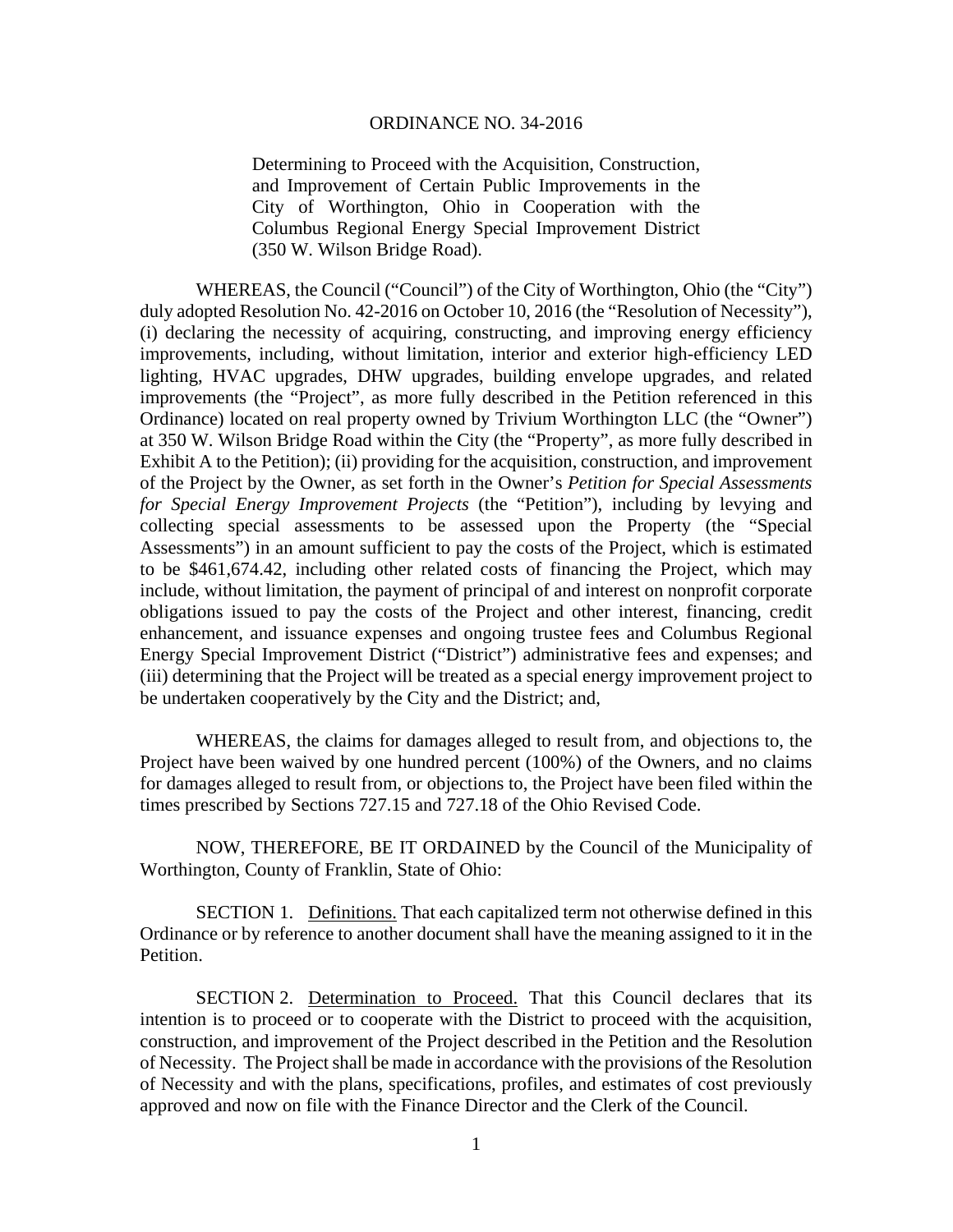## ORDINANCE NO. 34-2016

SECTION 3. Special Assessments. That the Special Assessments to pay costs of the Project, which are estimated to be \$461,674.42, including other related financing costs incurred in connection with the issuance, sale, and servicing of securities, nonprofit corporate obligations, or other obligations issued to pay costs of the Project in anticipation of the receipt of the Special Assessments, capitalized interest on, and financing reserve funds for, such securities, nonprofit corporate obligations, or other obligations so issued, including any credit enhancement fees, trustee fees, and District administrative fees and expenses, shall be assessed against the Property in the manner and in the number of semi-annual installments provided in the Petition and the Resolution of Necessity. Each semi-annual Special Assessment payment represents the payment of a portion of any principal repayment and interest and administrative fees payable with respect to the Project. The Special Assessments shall be assessed against the Property commencing in tax year 2017 for collection in 2018 and shall continue through tax year 2030 for collection in 2031. In addition to the Special Assessments, the County Auditor of Franklin County, Ohio may impose a special assessment collection fee with respect to each semi-annual payment, which amount, if imposed, will be added to the Special Assessments by the County Auditor of Franklin County, Ohio.

SECTION 4. Amount of Assessments. That the estimated Special Assessments for costs of the Project prepared and filed in the office of the Clerk of the Council and in the office of the Finance Director, in accordance with the Resolution of Necessity, are adopted.

SECTION 5. Certification to County Auditor. That in compliance with Ohio Revised Code Section 319.61, the Clerk of the Council is directed to deliver a certified copy of this Ordinance to the County Auditor of Franklin County, Ohio within 15 days after the date of its passage.

SECTION 6. Contracts. That all contracts for the construction of the Project will be let in the manner provided by law, subject to the provisions of the Ohio Revised Code and the Petition, and the costs of the Project shall be financed as provided in the Resolution of Necessity.

SECTION 7. Compliance with Open Meetings Requirements. That this Council finds and determines that all formal actions of this Council concerning and relating to the passage of this Ordinance were taken in an open meeting of this Council, and that all deliberations of this Council and of any of its committees that resulted in such formal action, were in meetings open to the public, in compliance with all legal requirements including Ohio Revised Code Section 121.22.